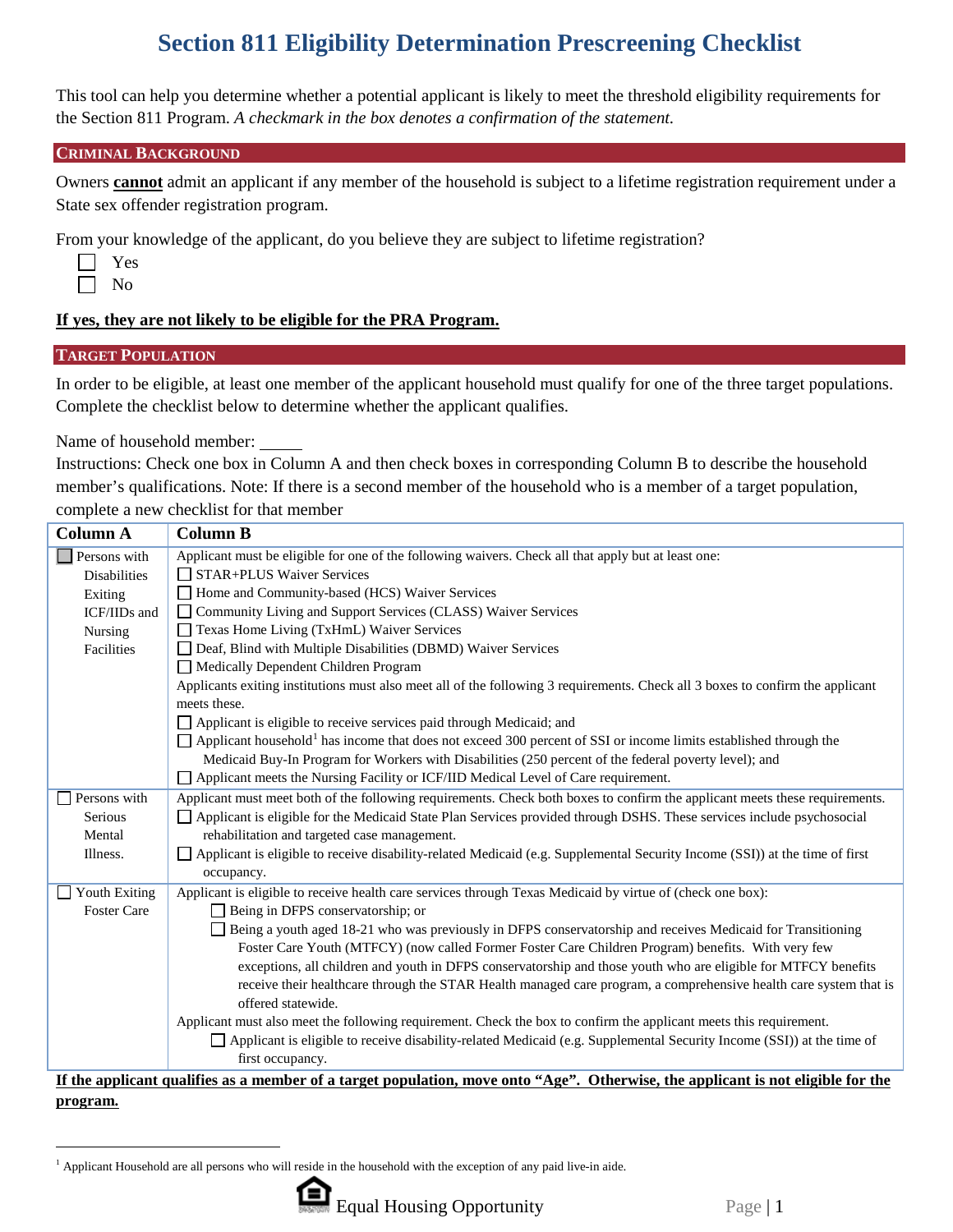In order to be eligible for Section 811, the person who qualifies as a member of one of the three target populations must be at least 18 and under the age of 62 at time of application.

**If the applicant meets the age requirements, move onto "Household Size". Otherwise, the applicant is not eligible for the program.**

## **HOUSEHOLD SIZE**

Ask the applicant the total number of people they will be living with. Number of Individuals:

## **STUDENT STATUS**

Ask the applicant if any household members are students.

Number of Students: Number of Full- time Students (full time 5 months out of the current calendar year): The student must meet **ALL** of the following criteria to be eligible. The student must:

- $\Box$  Be of legal contract age under state law;
- Have established a household separate from parents or legal guardians for at least one year prior to application for occupancy, or
- Meet the U.S. Department of Education's definition of an independent student.
- Not be claimed as a dependent by parents or legal guardians pursuant to Internal Revenue Service (IRS) regulations; and
- $\Box$  Obtain a certification of the amount of financial assistance that will be provided by parents, signed by the individual providing the support. This certification is required even if no assistance will be provided.

Also if the property the applicant will be applying for is a Housing Tax Credit property a household cannot be comprised of all full-time students (Kindergarten through 12th grade and institutions of higher education) unless they meet **ONE** of the following exceptions:

- $\Box$  A student receiving assistance under Title IV of the Social Security Act (TANF); or
- $\Box$  A student who was previously in the foster care program; or
- A student enrolled in a job training program receiving assistance under the Job Training Partnership Act or under other Federal, State or local laws; or

 $\Box$  The household is comprised of single parents and their children and such parents are not dependents of another individual and such children are not dependents of another individual other than a parent of such children. In the case of a single parent with children, the legislative history explains that none of the tenants (parent or children) can be a dependent of a third party; or

The household contains a married couple entitled to file joint tax returns.

## **INCOME**

The Section 811 program does not use a fixed income ceiling when determining who is or who is not eligible for the program. This program, like most housing programs, takes into account the number of people in the household and the geographic location of the property to determine income limits. Households that exceed the maximum income limit for an area based on the household size will be considered "over income" and ineligible for the program. At this point in the process, we are asking for an estimated income. Final income determinations will be made by the property.

Total Household income:

In the chart below, select the column with the number of persons in the applicant household. Then, working down the column, circle the box for each location in which the applicant is interested. Now, go back to the top of the column and compare the dollar figure in each circled box with the estimated household income. Circle each box in which the household income is less than the dollar amount in the box; the household is income-qualified for the PRA Program in these areas.